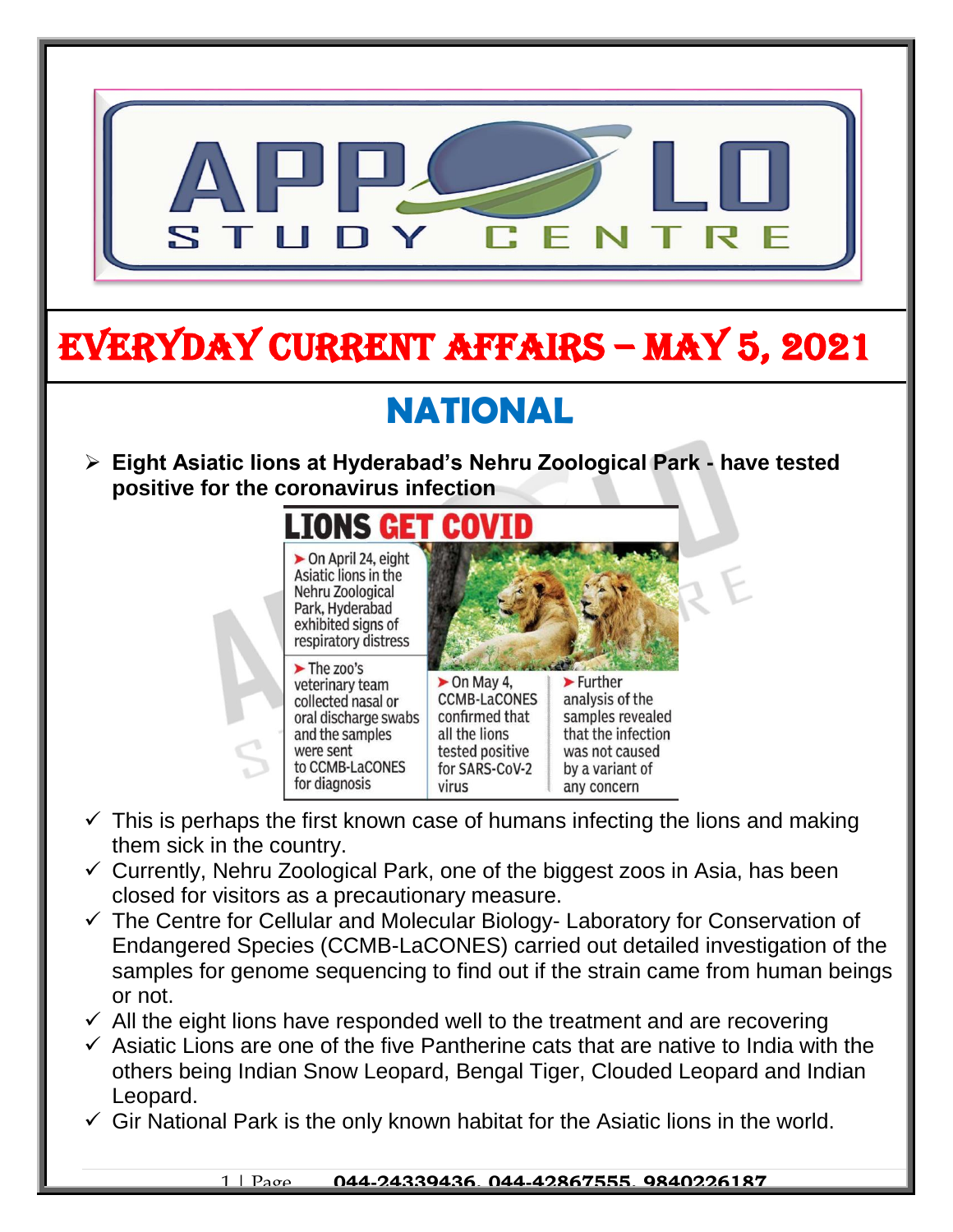## **INTERNATIONAL**

- **The World Health Organisation - recently listed mRNA vaccine of Moderna for Emergency Use.**
- $\checkmark$  This makes it the fifth vaccine to receive emergency use validation from WHO.
- $\checkmark$  The Moderna vaccine was co-developed by the company and investigators from the National Institute of Allergy and Infectious Diseases' (NIAID) Vaccine Research Center, USA
- $\checkmark$  The 'Emergency Use Listing' of vaccines of the WHO assesses the safety, quality and efficacy of vaccines.
- $\checkmark$  It is a prerequisite for COVAX facility vaccine supply, which is a global mechanism to procure and distribute Covid-19 vaccines in participating countries, including lower-income countries.
- $\checkmark$  Moderna's Covid-19 vaccine has already been authorised in the US, Canada, Switzerland, Singapore, Qatar, Taiwan and in the UK.
- $\checkmark$  The USFDA (United States Food and Drug Administration) cleared the vaccine for Emergency Use in December 2020.
- $\checkmark$  The European Medicines Agencies granted marketing authorisation for the vaccine throughout European Union in January 2021.
- $\checkmark$  mRNA-1273 is the technical name for the Moderna vaccine.
- **The World largest airplane 'Roc' - recently completed its second test flight from Mojave Air and Space Port in California**



- $\checkmark$  The flight, built by Stratolaunch, reached an altitude of 4,267 metres during its test flight flying at a top speed of 320 kilometre per hour.
- $\checkmark$  The plane with a wingspan of 117 metres is designed to carry more than 220 tonnes of payload.
- $\checkmark$  Roc is a massive bird mentioned in the mythological stories of the Middle East like "Sinbad, the Sailor".

2 | Page **044-24339436, 044-42867555, 9840226187**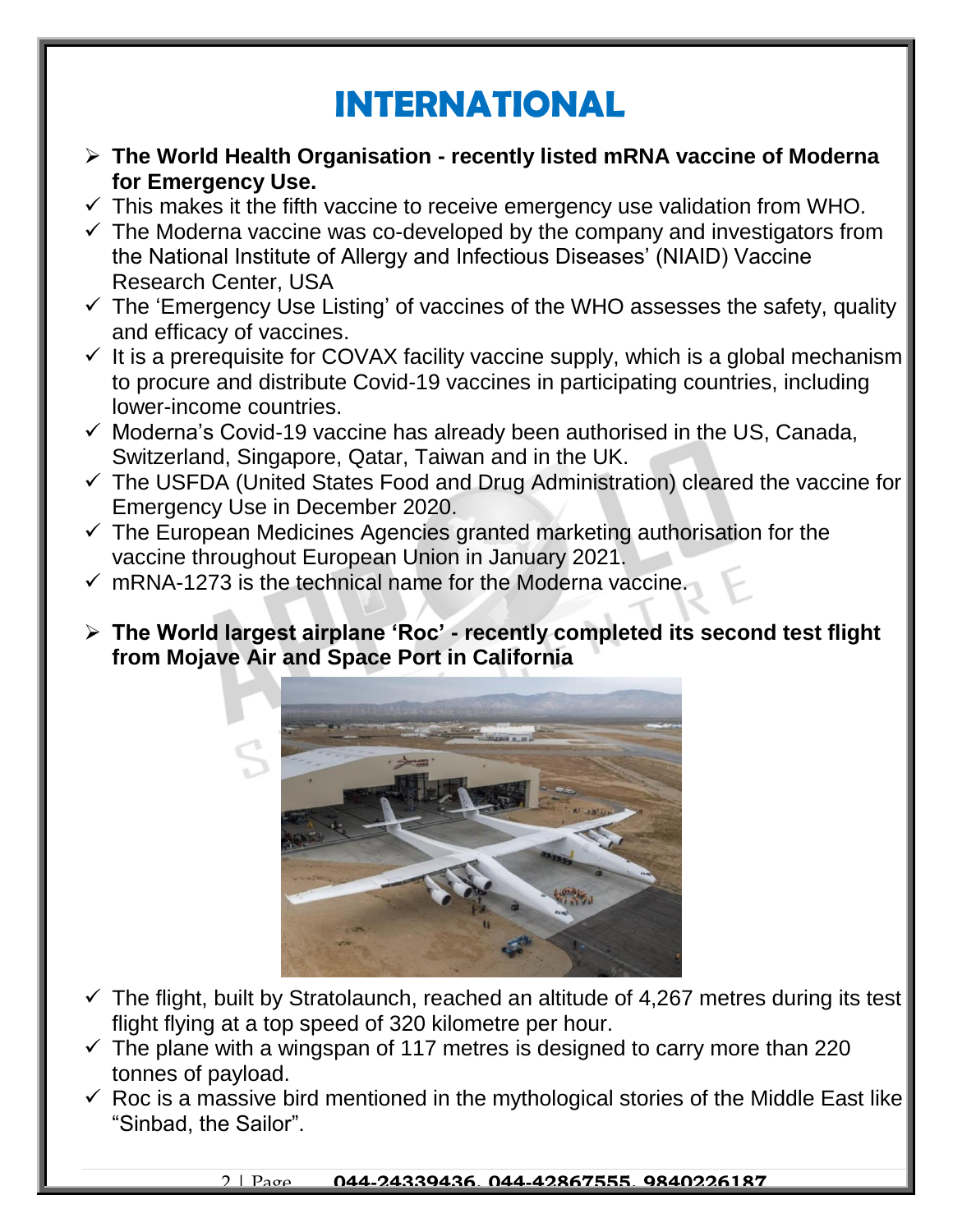- $\checkmark$  The plane carries a twin-fuselage configuration, which is supported by twelve main landing gear wheels and two nose gear wheels.
- $\checkmark$  Stratolaunch was established by Paul Allen, who was a co-founder of Microsoft in 2011

## **INDIA AND OTHER COUNTRIES**

 **India and the UK – adopted 'Roadmap 2030' to strengthen bilateral ties and elevate the relations to a "Comprehensive Strategic Partnership" in the next decade**



- $\checkmark$  The decision in this regard was taken during the virtual bilateral summit between Prime Minister Narendra Modi and his British counterpart Boris Johnson on May 4
- $\checkmark$  The two leaders discussed the coronavirus situation and ongoing cooperation in the fight against the pandemic, including the successful partnership on vaccines
- $\checkmark$  They also launched Enhanced Trade Partnership, and announced their desire to negotiate a comprehensive Free Trade Agreement (FTA), including consideration of an interim trade agreement
- $\checkmark$  The leaders agreed to cooperation on Maritime Domain Awareness, which includes new agreements on maritime information sharing, an invitation to the UK to join India's Information Fusion Centre in Gurgaon and an ambitious exercise programme which includes joint trilateral exercises.
- $\checkmark$  The leaders met virtually to compensate for Johnson cancelling his trip to India last month owing to the deteriorating Covid-19 situation.
- $\checkmark$  Significantly, India and the UK signed a pact on migration and mobility, wherein India will take back illegal migrants from the UK in return for employment visas for 3,000 Indian professionals
- $\checkmark$  India and the UK had agreed on an early market access package the UK will open up the fisheries sector for more Indian players, facilitate more opportunities for nurses, recognise Indian seafarers' certificates and also enter into a joint dialogue on the Social Security Agreement.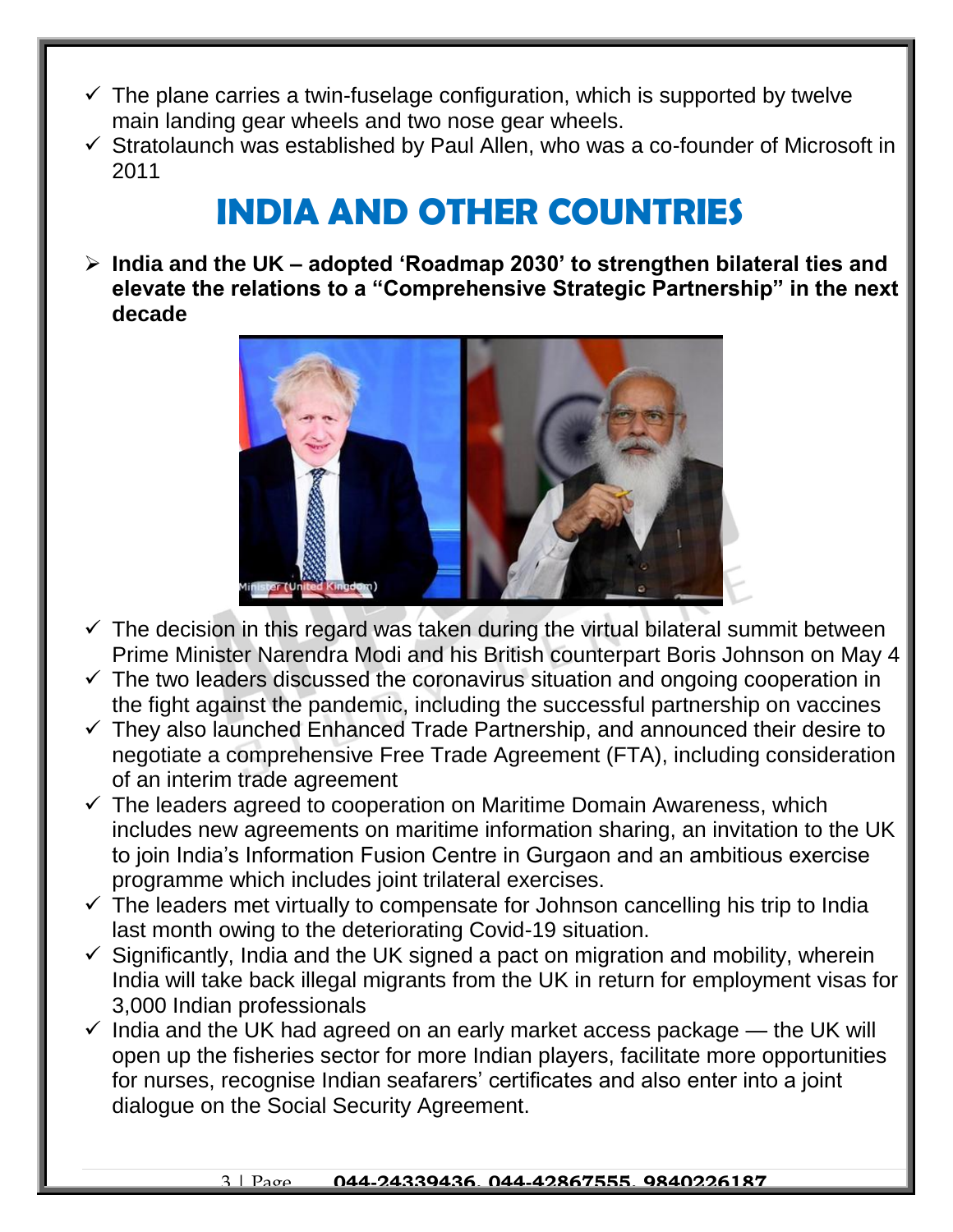- $\checkmark$  In return, India has agreed to the UK's demands on fruits, medical devices, mutual recognition of Masters degrees and also work towards reciprocal opening of legal services.
- $\checkmark$  These actions are likely to generate 20-25,000 new direct and indirect jobs in India
- $\checkmark$  The 'Roadmap 2030' provides a framework for UK-India relations across health, climate, trade, education, science and technology, and defence.
- $\checkmark$  The vaccine partnership through the Oxford-AstraZaneca-SII collaboration was highlighted in the summit.
- $\checkmark$  The bilateral summit also set an ambitious target of more than doubling India-UK trade by 2030
- $\checkmark$  As part of the 'Roadmap 2030', the leaders agreed to work closely together in support of India's indigenous development of the Light Combat Aircraft Mark 2.
- $\checkmark$  The two countries agreed to work together to ensure an ambitious outcome at COP26 and expand the UK-India partnership on tackling climate change
- $\checkmark$  The discussion also agreed to implement a joint cultural exchange programme, "India-UK Together" (SAATH-SAATH), launch UK-India Young Entrepreneurship forum, mutually collaborate to accelerate development of GIFT city and to explore Indo-Pacific Oceans Initiative

# **SCIENCE, TECHNOLOGY & ENVIRONMENT**

- **Researchers from IIT Madras and from the UK – have developed a portable device with paper-based sensor to detect and quantify the presence of antibiotics and heavy metals in drinking water**
- $\checkmark$  A small strip of paper will show up the antibiotics in a few minutes with the change in colour of the paper



4 | Page **044-24339436, 044-42867555, 9840226187**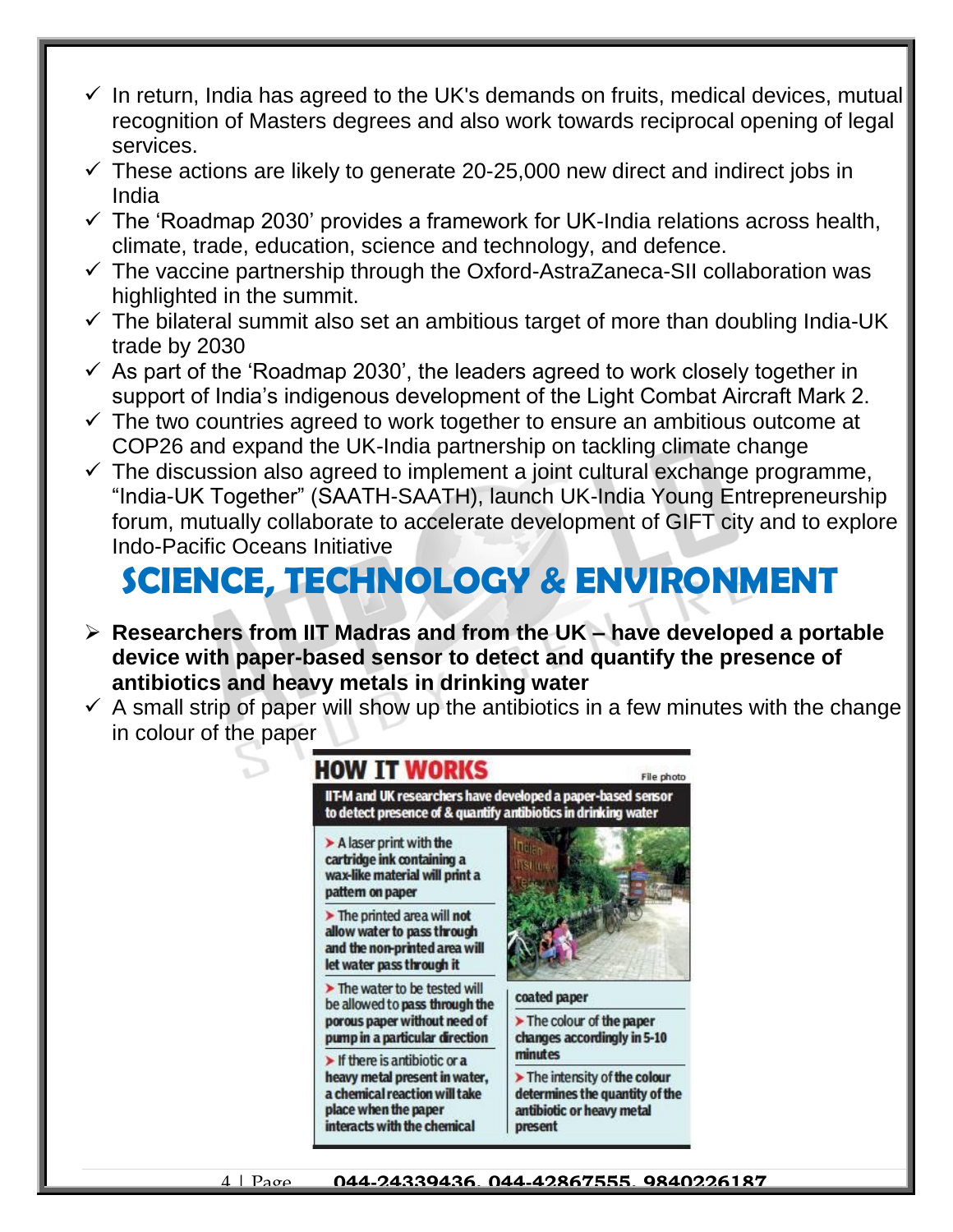- $\checkmark$  The researchers have tested it for ciprofloxacin, triclosan and amoxicillin and heavy metals chromium, lead and copper.
- $\checkmark$  The cellulose-based paper coated with a chemical specific to the antibiotic/heavy metal changes colour when it interacts with polluted water.
- $\checkmark$  The colours are the products or a third chemical formed due to the reaction.
- $\checkmark$  The research was funded by the Centre's Department of Science and Technology in collaboration with UK's Natural Environment Research Council and Engineering and Physical Sciences Research Council under the Indo-UK Water Quality Research Programme.
- $\checkmark$  As per the studies, antibiotics are present in surface water possibly due to effluents from wastewater treatment plants, aquaculture and livestock production activities and untreated sewage.
- $\checkmark$  The team is working on developing a portable sensor which can also be taken to places like lakes for onsite testing.
- $\checkmark$  It is also working to detect pesticides and early detection of diseases like cervical cancer using the concept.
- **The climate change causing the melting of glaciers – has led to the shift in the axis along which the Earth rotates, as per a recent study published in Geophysical Research Letters of the American Geophysical Union (AGU)**
- $\checkmark$  As per the researchers, Earth's axis of rotation has been moving more than usual since the 1990s.
- $\checkmark$  While this change is not expected to affect daily life, it can change the length of the day by a few milliseconds
- $\checkmark$  The Earth's axis of rotation is the line along which it spins around itself as it revolves around the Sun.
- $\checkmark$  The points on which the axis intersects the planet's surface are the geographical north and south poles.
- $\checkmark$  According to NASA, data from the 20th century shows that the spin axis drifted about 10 centimetres per year
- $\checkmark$  As per the study, the north pole has shifted in a new eastward direction since the 1990s, because of changes in the hydrosphere, i.e. the way in which water is stored on Earth
- $\checkmark$  Also, in the last four decades, the poles moved by about 4 metres in distance.
- $\checkmark$  The calculations were based on satellite data from NASA's Gravity Recovery and Climate Experiment (GRACE) mission as well as estimates of glacier loss and groundwater pumping going back to the 1980s

### **OBITUARY**

- **V Kalyanam (99 years)**, **former personal secretary of Mahatma Gandhi passed away in Chennai due to age-related ailments on May 4**
- $\checkmark$  He is the lone surviving witness to the assassination of the Father of Nation